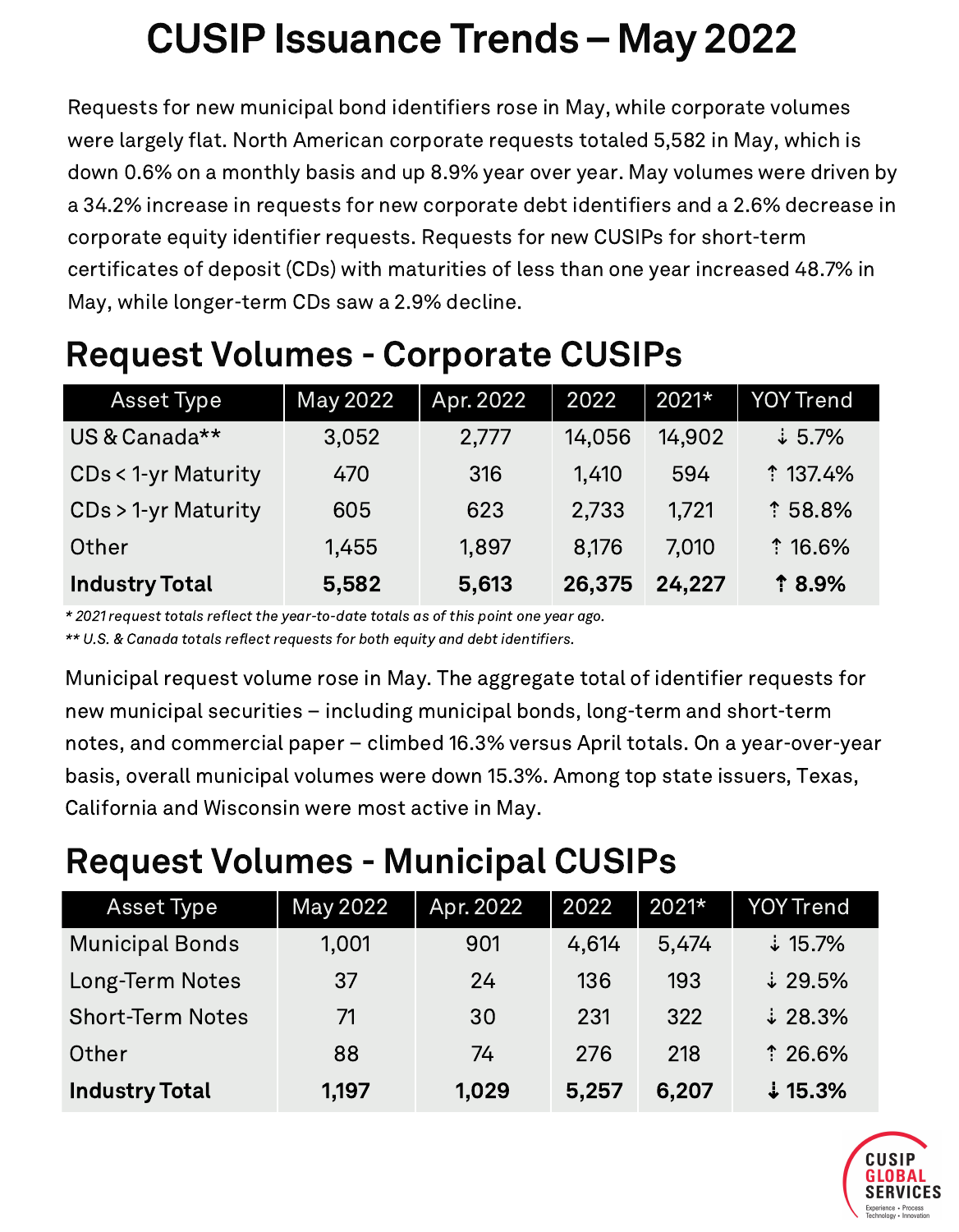Requests for international equity and debt CUSIPs were mixed in May. International equity CUSIP requests were up 10.2% versus April. International debt CUSIPs were down 16.4% on a monthly basis.

#### Request Volumes - International CUSIPs

| Asset Type                  | May 2022       | Apr. 2022         | 2022  | 2021* | YOY Trend           |
|-----------------------------|----------------|-------------------|-------|-------|---------------------|
| <b>International Equity</b> | 130            | 118               | 717   | 1,333 | $\frac{1}{2}$ 46.2% |
| <b>International Debt</b>   | 280            | 335               | 1.764 | 2,350 | $\downarrow$ 24.9%  |
| Other                       | $\overline{2}$ | $\lvert 3 \rvert$ | 23    | 30    | $\downarrow$ 23.3%  |
| <b>Industry Total</b>       | 412            | 456               | 2,504 | 3,713 | $\downarrow$ 32.6%  |

Private placement CUSIP orders declined 15.1% on a monthly basis. Year-over-year volume for private placement identifier requests was up 26.3%.

#### Request Volumes - Private Placement Numbers (PPN)

| Asset Type                            | May<br>2022 | Apr.<br>2022 | 2022  | 2021* | YOY<br><b>Trend</b> |
|---------------------------------------|-------------|--------------|-------|-------|---------------------|
| PPN - Equity & Debt:<br>US & Canada   | 288         | 325          | 1.606 | 1.273 | $*26.2%$            |
| PPN - Equity & Debt:<br>International | 38          | 59           | 266   | 209   | $*27.3%$            |
| <b>Industry Total</b>                 | 326         | 384          | 1,872 | 1,482 | 126.3%              |

Syndicated loan requests were down 10.9% on a monthly basis and down 18.9% year over year.

#### Request Volumes - Syndicated Loan Facilities

| Asset Type                    | May 2022 | Apr. 2022 | 2022 | $20\overline{21*}$ | <b>YOY Trend</b>          |
|-------------------------------|----------|-----------|------|--------------------|---------------------------|
| Syndicated<br>Loan Facilities | 213      | 239       | 950  | 1.172              | $\ddot{\downarrow}$ 18.9% |

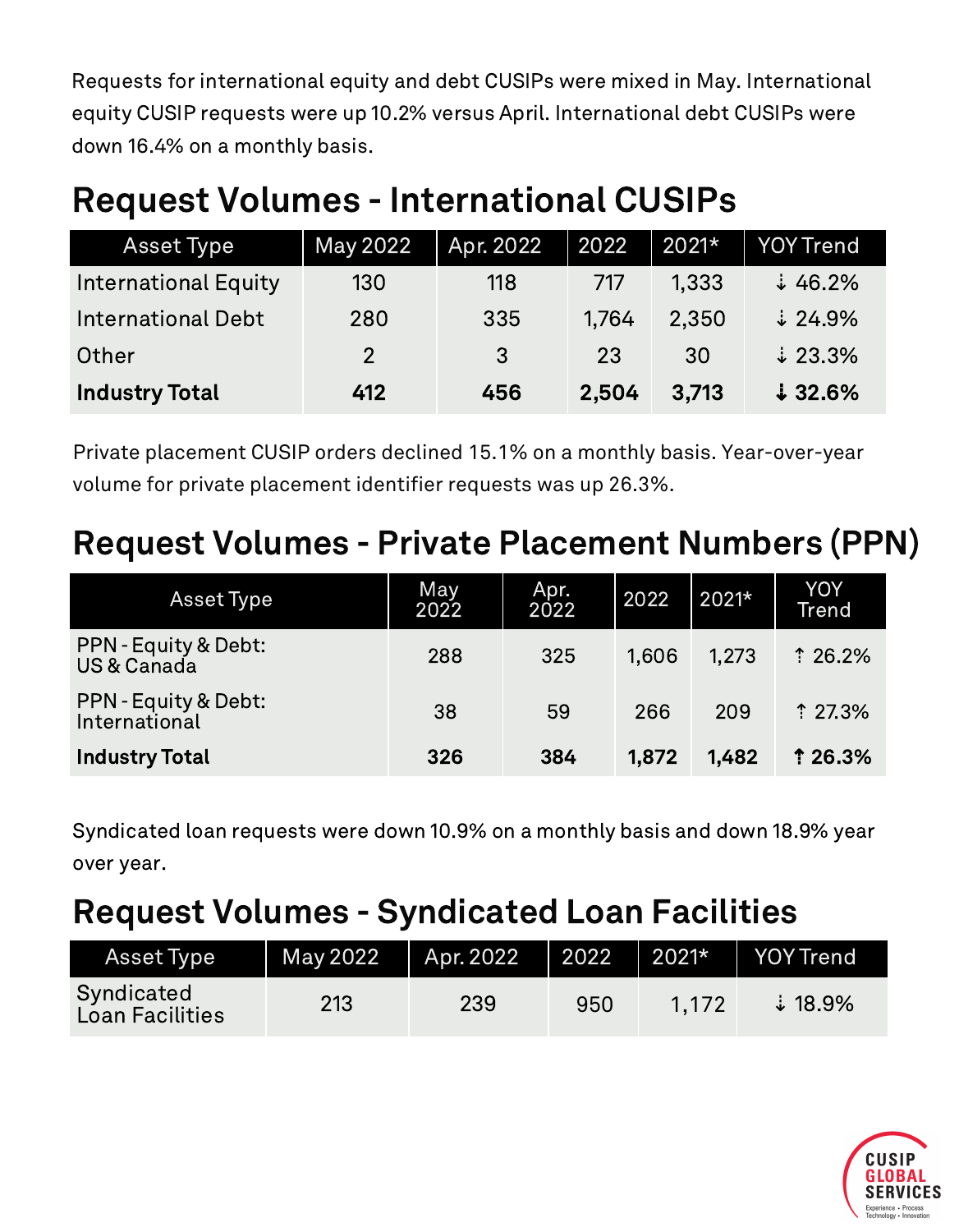## **Municipal Securities by State – May 2022**

Municipal issuers in Texas show no signs of slowing down their activity. A total of 114 municipal CUSIPs were requested by Texan issuers in May, the most of all states. California boasted the second-highest monthly total with 90 requests, while Wisconsin (83), NewYork (78), and New Jersey (62) rounded out the top five.





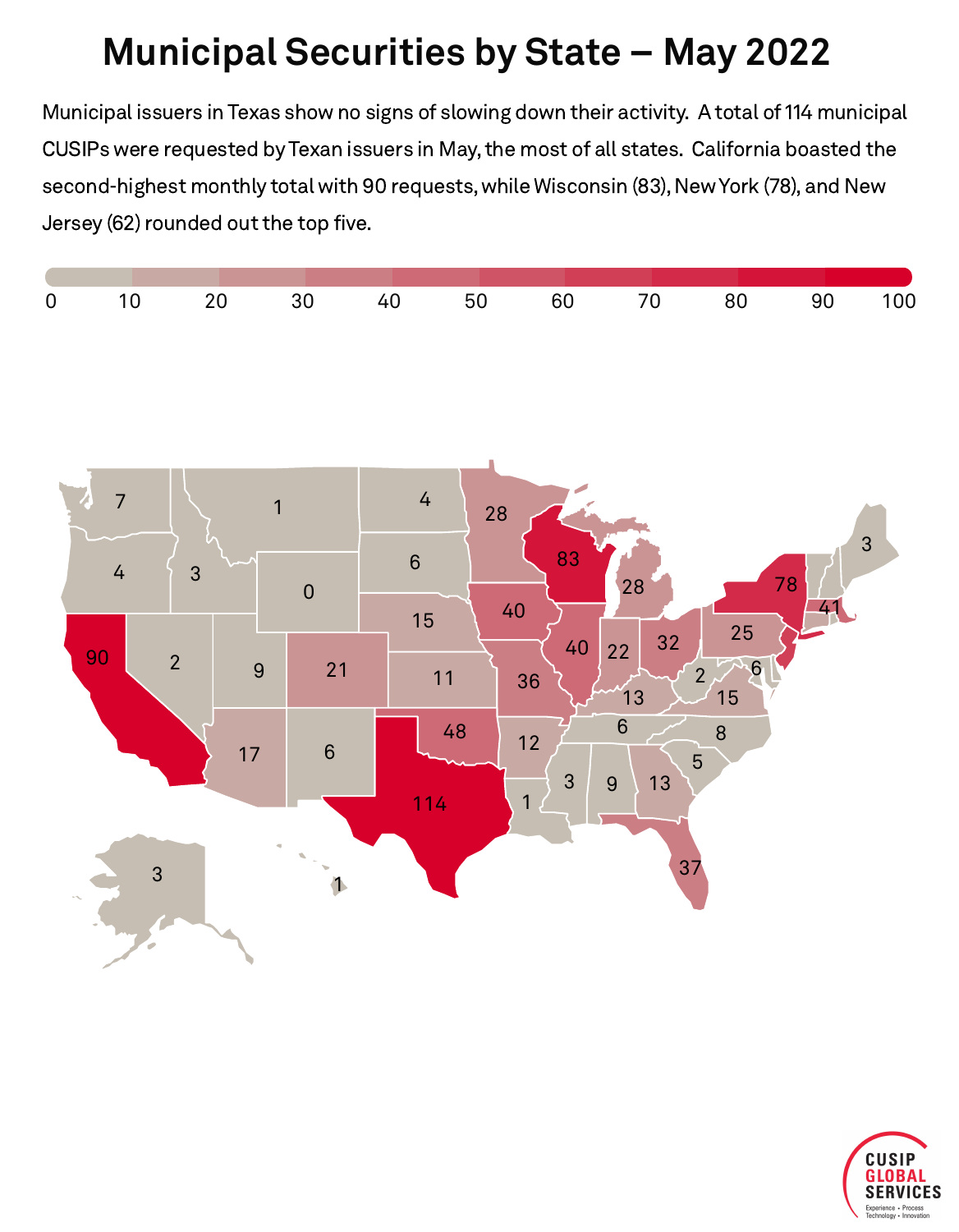# Corporate & Municipal Requests - Last 12 Months

7,000



Visit our website for the latest details and analysis on CUSIP activity.